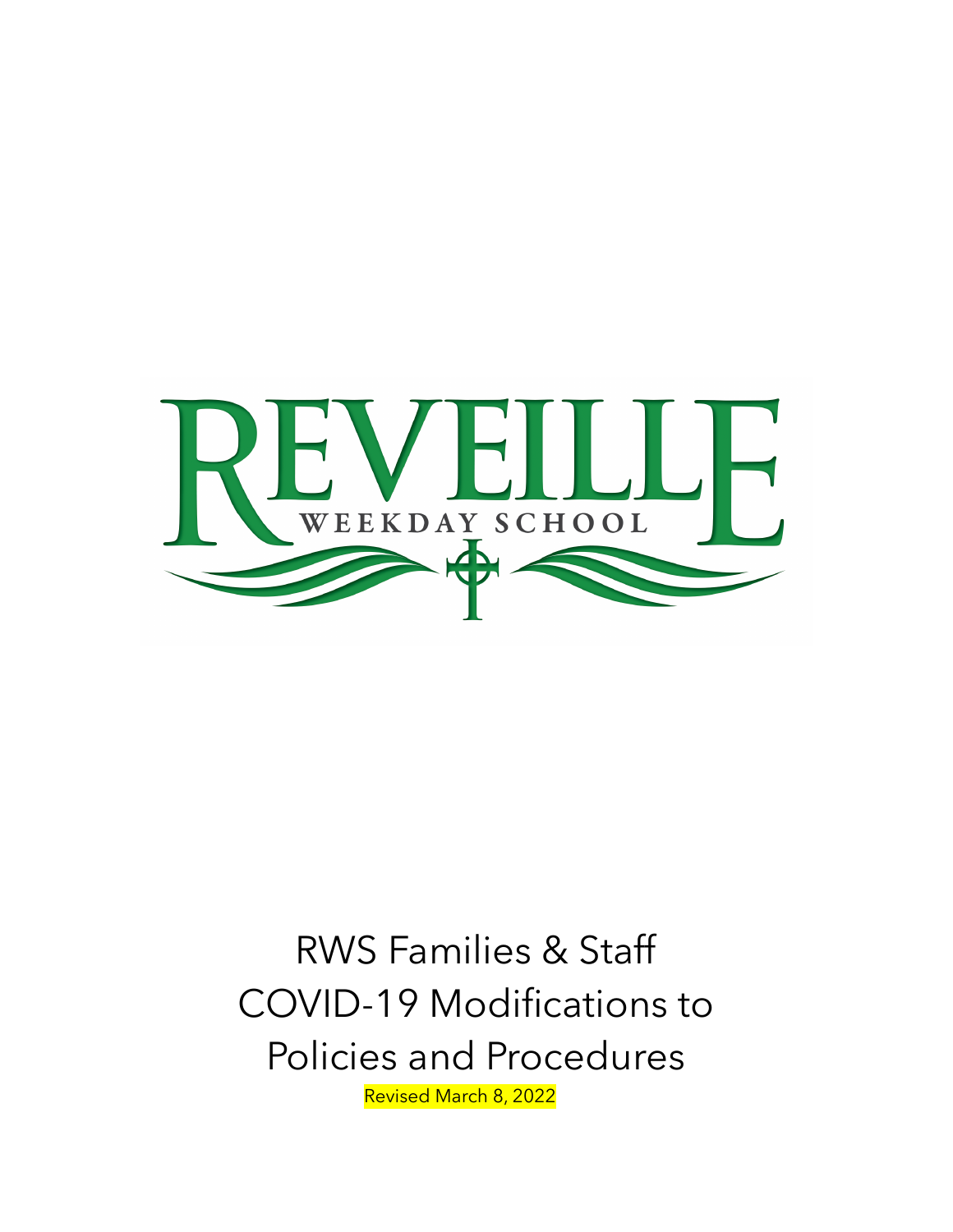#### **Social Distancing Strategies**

- Children will remain in their own classroom, unless attending before or after school programs.
- Teachers will remain with their assigned classroom and will go into other classrooms, as needed.
- Classes will follow schedules for playgrounds. The playground space is divided into three sections with chain link fence to separate. This will allow three classes to be outside at one time.

# **Drop Off and Pick Up**

#### **• Morning Carpool (8:50am-9:10am)**

- **•** Before arriving to school each day, all parents should assess your child for any signs or symptoms of illness. Reveille staff will not be conducing temperature checks during morning carpool, however we do expect parents to conduct a health screening of your child as referenced in the daily health screening section.
- *Preschool parents* will come through the morning carpool line via Antrim Ave., across the front of the church and turn Right along the driveway. Before a teacher assists your child out of the vehicle, we ask that parents/caretakers unbuckle your child and then the teacher will escort the child into the building.
- The teacher will sanitize hands using the hand sanitizing station at the main office door before assisting another child out of the vehicle.
- *Toddler parents* will need to travel along the left side around the carpool line and park within the first level of the parking lot. The toddler parent should walk the child up to the exterior door of the toddler classroom where a toddler teacher will greet and take the child into the room for their hands to be washed.
- Although we encourage preschool parents to come through the carpool line, any parents wishing to walk or bike to school may do so, however you must walk your child to the Weekday School main office door where a designated teacher will escort your child into the building. Please do not walk your child up to a teacher opening vehicle doors. They will be assisting car riders only.

#### **• Afternoon Carpool (11:50am-12:10pm)**

- *Toddler parents* should arrive to and pick up their child at the exterior door of the toddler classroom no later than **11:45am**.
- If the toddler parent also has a preschool child to pick up, they may choose to get back in the afternoon carpool line or the parent will wait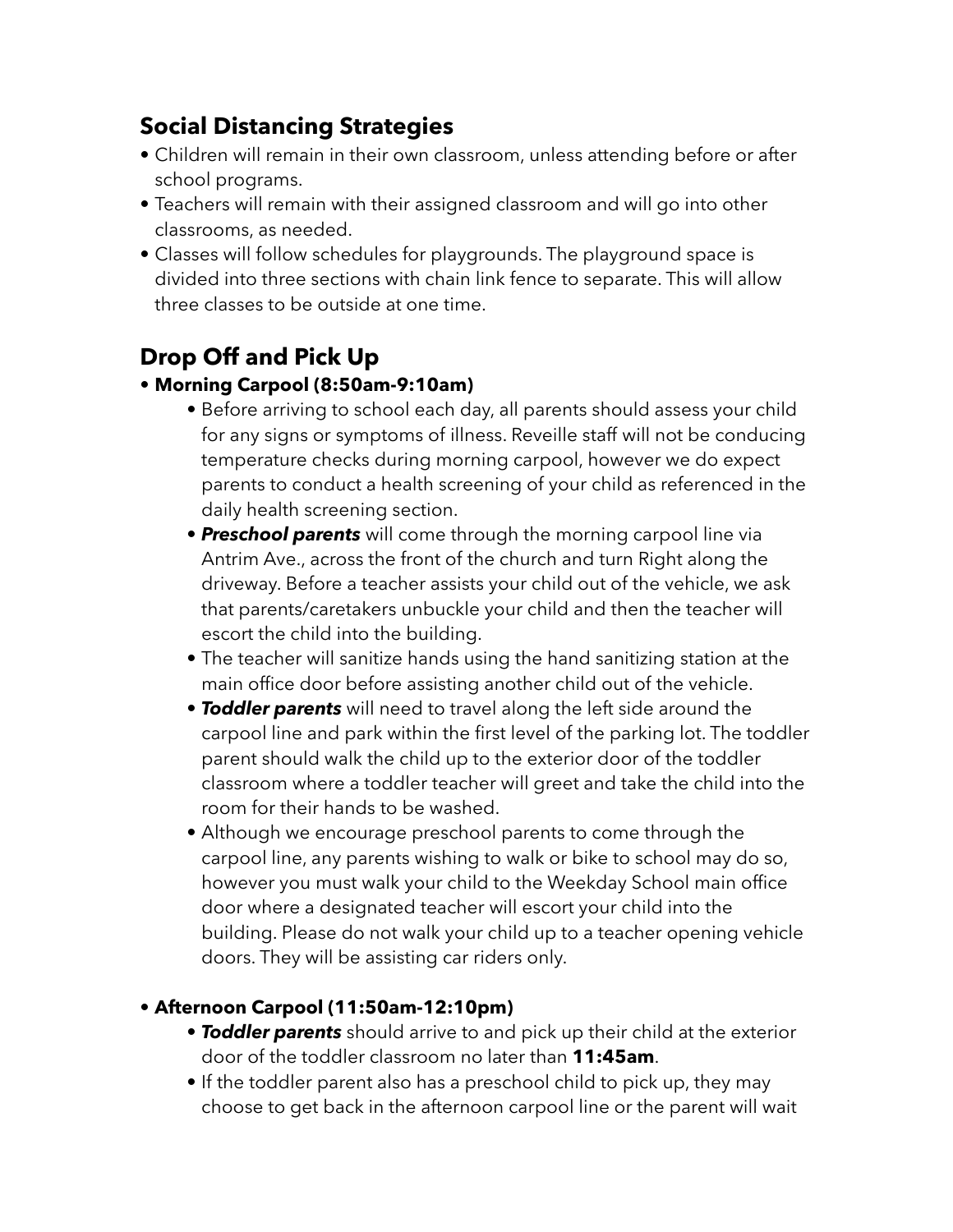outside the main office door and let the teacher at the door know the child that is being picked up.

- *Preschool parents* should enter the afternoon carpool line the same way as the morning line via Antrim Ave. across the front of the church and Right along the driveway.
- If parents arrive at a time that is outside of the 8:50am-9:10am drop off and 11:50am-12:10pm pick up window, please push the buzzer at the main office door. A teacher or administrator will greet the child at the door, confirm health screening questions and take them to the classroom.
- *• Please be on time, so that we may begin the day as smoothly as possible for all the children.*

## **Daily Health Screenings**

Before arriving to school each day, all parents should assess your child for any signs or symptoms of illness.

- Have you used any fever reducing medication for your child in the last 48 hours?
- Is your child or anyone in your household experiencing any signs or symptoms of any illness?
- Has your child or anyone in your household been exposed to any person testing positive for COVID-19 in the past 14 days?
- Teachers will observe children throughout the day for signs of illness and will notify Administration if they suspect a child is sick.
- Children and staff members' temperatures may be taken at any point during the day.
- The childcare room located on the main office level, will be used as an isolation room if needed for sick children until their parents can get to school to pick them up. Parents should pick up within 30 minutes of the call.
- **If you find out that a Reveille Weekday School student, family member, or employee is confirmed to have COVID-19, notify RWS Administration immediately. RWS Administration will notify the Virginia Department of Health & Virginia Department of Education for further guidance.**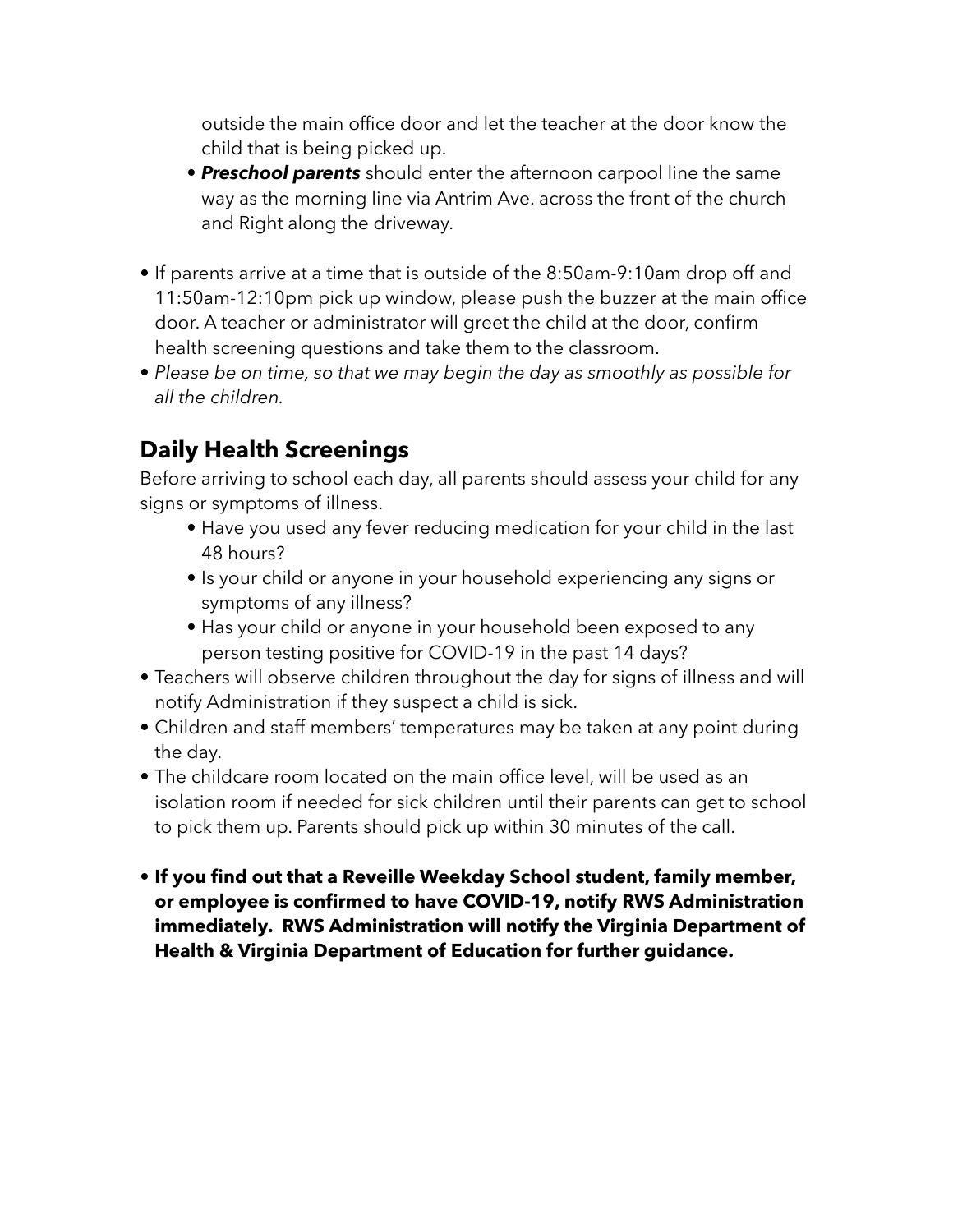## **Exclusion Criteria**

- If you cannot affirm any daily health screening questions….
- A temperature of **100.0 degrees or higher for any reason**, shortness of breath, trouble breathing, pain, chills, extreme cough, etc., will prevent entry to the school.
- Children will not be allowed to return to school until after they have been **fever free** without fever reducing medication (e.g., Tylenol or Motrin), for a minimum of 48 hours. Please seek pediatricians advisement on any COVID-19 testing that may be recommended.
- If the child's symptoms **do not include a fever,** they must be symptom free for **a minimum of 24 hours.** If an unvaccinated child, staff member, or household member is awaiting results for a COVID-19 test, they will not be allowed to return to school until a negative test result has been received.
- If a child, staff member, or household member of a child or staff member tests positive for COVID-19, please contact the school for further guidance in regards to a quarantine/isolation timeline.

## **Masks and Facial Coverings**

- Children under the age of 2 should not wear facial coverings.
- It is **recommended** children over the age of 2 wear facial coverings while indoors, however, families should make choices about masking that best meet the needs of their children.
- Reveille Weekday School masks are optional for staff members and family members while inside the building, regardless of vaccination status (Effective March 14, 2022)

## **Hand Washing**

- Wash hands with soap and water for at least 20 seconds.
- If soap and water are not readily available (e.g., on the playground), alcoholbased sanitizer may be used.
- Children (ALL AGES) will be supervised during hand washing.
- All children and staff members will engage in hand washing at the following times:
	- Arrival to the facility
	- Before and after eating, handling food or drinks, or feeding children
	- Before and after administering diaper cream
	- Before and after diapering
	- After using the toilet or helping a child use the bathroom
	- Before going to a new classroom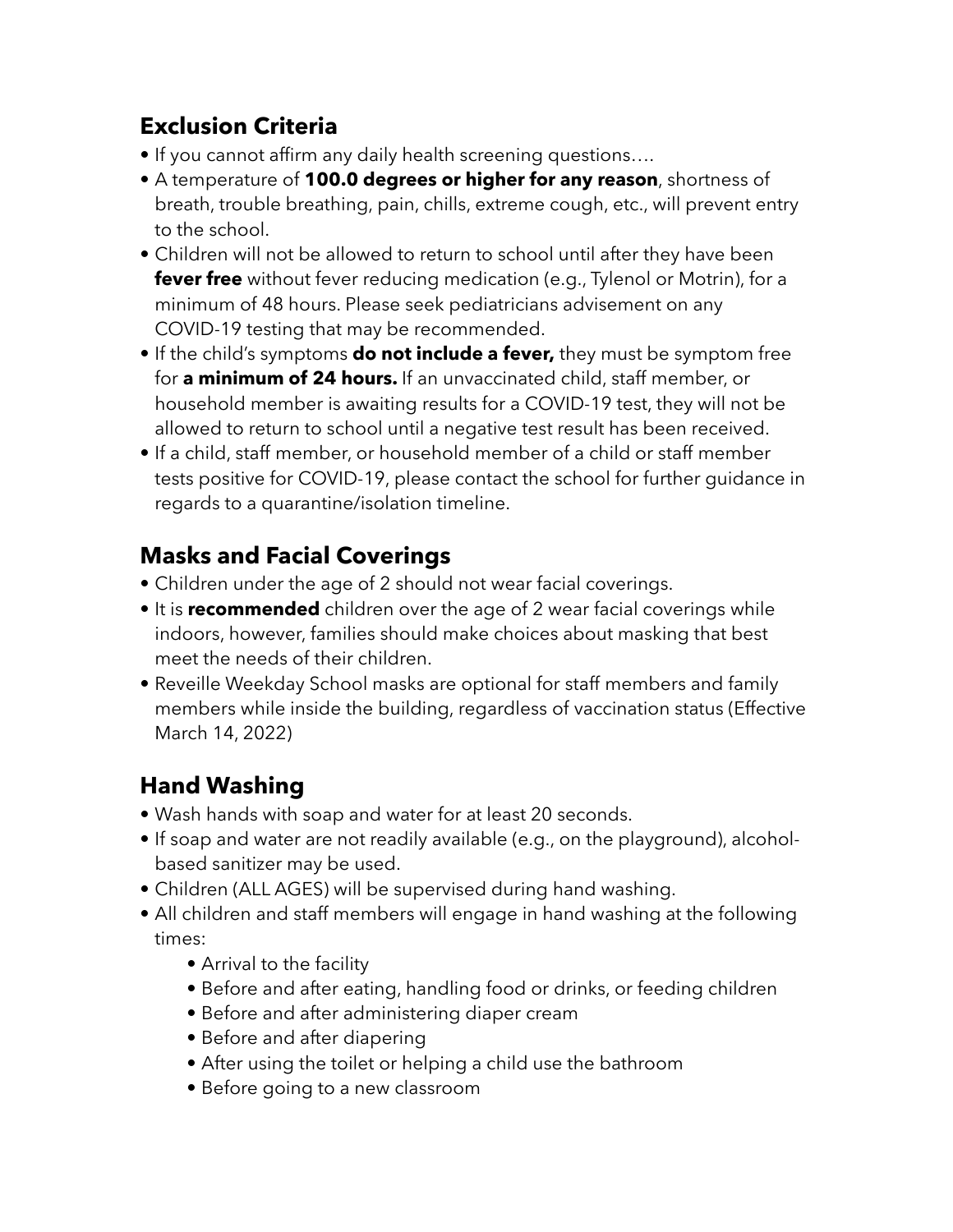- After coming in contact with bodily fluid
- Before and after playing outdoors
- After handling garbage

#### **Toys**

- Toys that have gone in a **child's mouth** or have been **coughed or sneezed on**, will immediately be placed in a Toy Wash bin.
- Toys can be shared with children in their own classroom.
- Indoor toys should not be shared with another classroom until they have been sanitized.
- Children should NOT bring toys from home.
- Books and other paper-based items are not considered a high risk for transmission, so therefore do not require special procedures.

# **Cleaning and Sanitizing**

- Each classroom will have a bin near the sink for toys that need to be sanitized daily. The office has mesh bags available to run some smaller items through the high heat of the dishwasher.
- Bleach and water solution will be used to clean all table top surfaces and diaper changing areas.
- Diaper changes-teachers changing a diaper will remain masked.
- Before, after school and as needed, a staff member in each classroom will sanitize all high-touch surfaces, including: toilet seats and flushers, door handles, faucets, etc.using disinfectant spray.

# **Outdoor Time/Inclement Weather**

- Groups that are outdoors should practice safe distancing measures. The playground space has three designated areas for play.
- For indoor play, more than one group may share a space with safe distancing measures in place.

# **Sensory Play**

- Children will wash hands before and after sensory play before entering another center.
- Playdoh will be used individually per student and hands washed after use.

# **Snack time/Class Parties**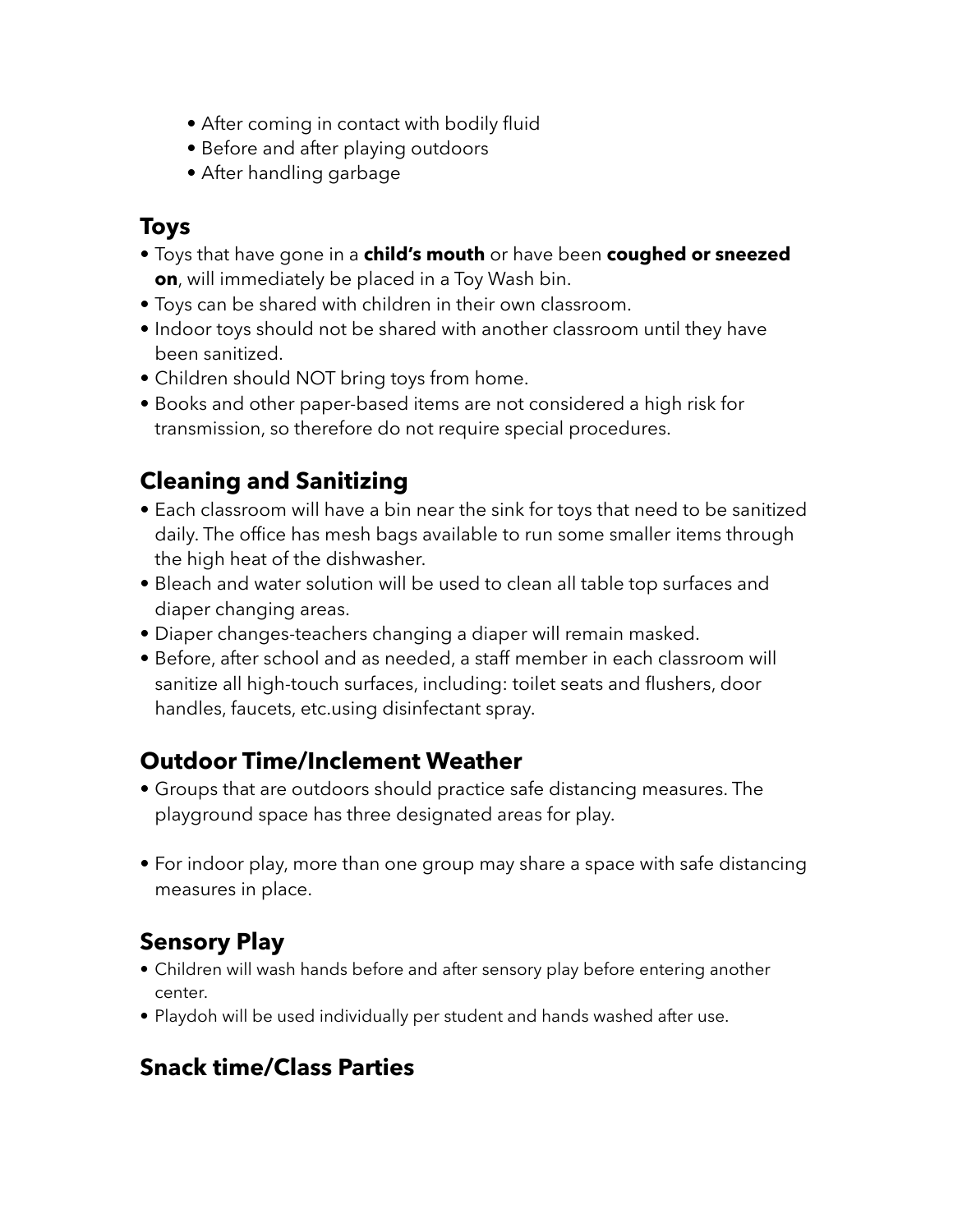- Children will be bring a daily snack in a disposable or reusable bag that should be cleaned daily at home prior to a return to school the next day.
- **Toddlers**-a sippy cup may be brought from home, however, it will be kept out of reach in the child's cubby. Teachers will monitor a child's use of a sippy cup.
- **Preschoolers-**water bottles with a closed lid can be brought to school, however they must remain in the child's backpack unless it's snack time and may access it under supervision.
- The use of a disposable cup is preferred. Cups will be provided like usual, in each classroom.
- Teachers will refresh water at snack time to be poured into the cups for the children.
- Teachers will use gloves when preparing, distributing snack, opening snack packaging and pouring water.
- Parents may still send in store bought items to contribute to a class party.

#### **Visitors**

- Visitors will be allowed into the building, as long as they are not experiencing any signs of illness (Effective March 14, 2022).
- Parents always have access to your child.
	- Please come to the main office doors if there's any emergency and you need to enter the building.
	- Push the silver button to call the office and wait at the doors until someone greets you.
	- Please sanitize your hands and practice safe distancing from others.

## **Travel**

• Reveille Weekday School will follow VDH guidelines for travelers. As changes and updates to traveling occur over the course of the school year, administration will communicate any changes to families. Please reference the link below, before you consider travel during the school year.